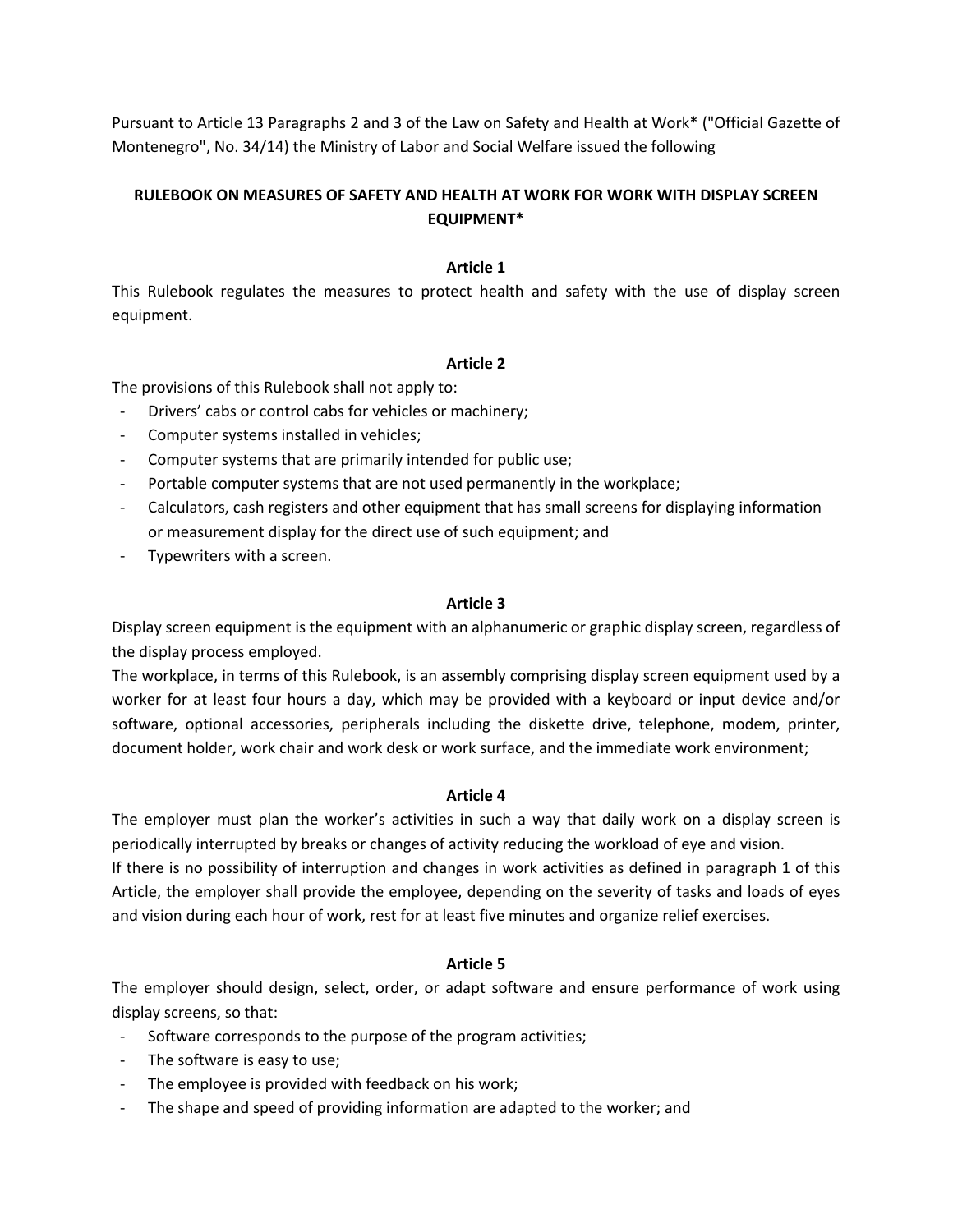- The principles of ergonomics program, especially in terms of data processing, are applied.

### **Article 6**

Closer measures to protect health and safety with the use of equipment with display screen are given in Annex 1, which forms an integral part of this Rulebook.

### **Article 7**

This Rulebook shall enter into force on the eighth day following its publication in the "Official Gazette of Montenegro".

\* This Rulebook transposes Council Directive 90/270/EEC of 29 May 1990 on the minimum safety and health requirements for work with display screen equipment.

No: 170-17/16-4 Podgorica, 3 March 2016

> Minister, Zorica Kovačević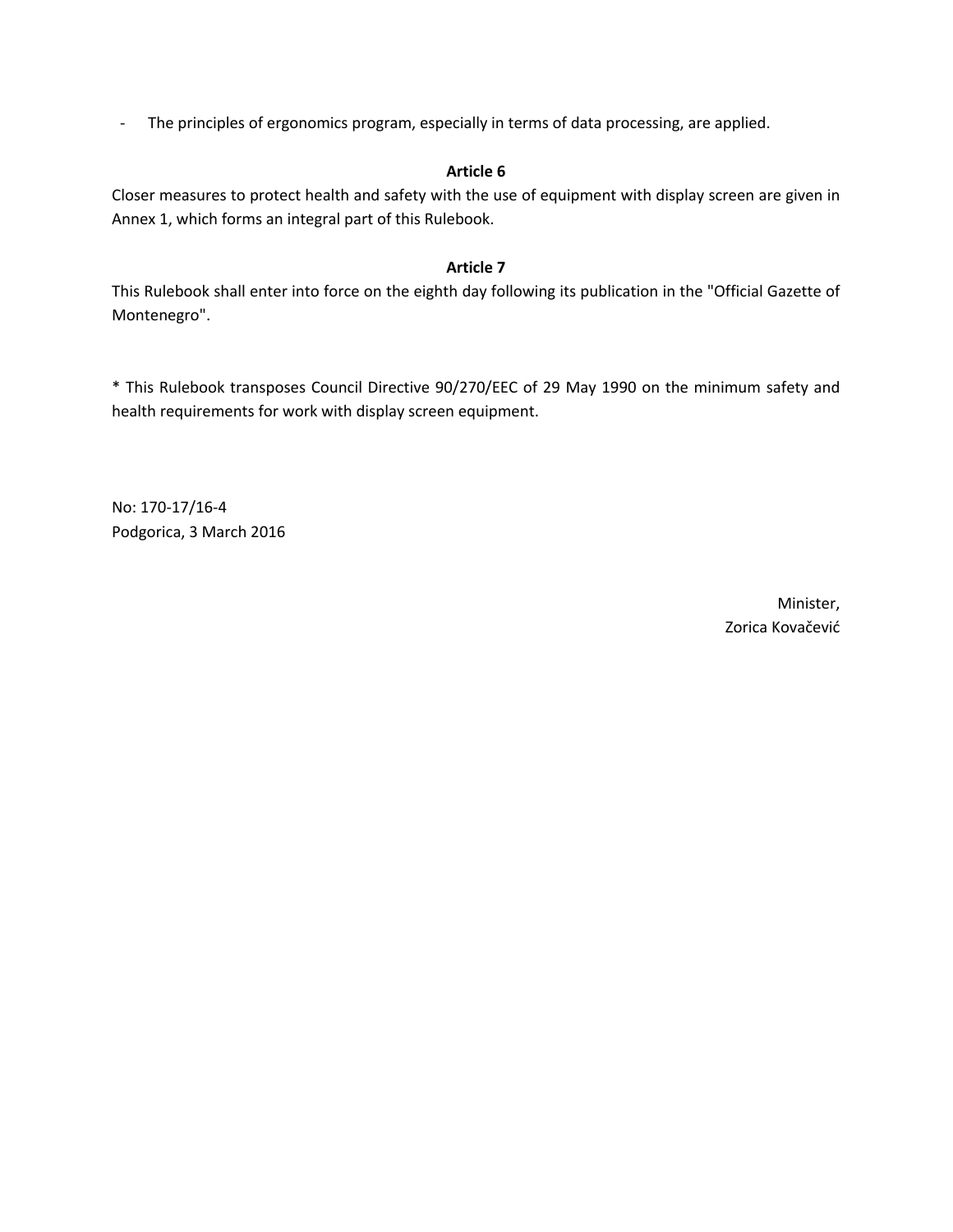# **MEASURES OF SAFETY AND HEALTH AT WORK WITH THE USE OF DISPLAY SCREEN EQUIPMENT**

# **1. THE USE OF DISPLAY SCREEN EQUIPMENT**

### **1.1. Screens**

1.1.1. Screen distance from the eyes of a worker should not be less than 500 mm, but not so much as to interfere with the reading of data from the screen.

1.1.2. The characters on the screen shall be well-defined and clearly formed. Characters, spaces between the characters and lines should be large enough to be distinguished without effort, but not too large for the text to be viewed.

1.1.3. The image on the screen should be stable, with no flickering or other forms of instability. Refresh frequency of the image on the screen should be at least 75 Hz for CRT screens and 60 Hz for LCD screens.

1.1.4. The brightness and/or the contrast between the characters and the background shall be easily adjustable by the worker and easily adjustable to ambient conditions.

1.1.5. Screens should be adjustable in both horizontal and vertical planes in accordance with the needs of the worker. There shall be no objects at the desk or work surface that interfere with the display setting.

1.1.6. Special stand for screens or adjustable table should be provided so the viewing direction is in the same plane or angled down to 20°.

1.1.7. The screen shall be free of reflective glare or reflections liable to cause discomfort to the worker.

1.1.8. Screens should be clean, so that the image is clear, and the text readable.

#### **1.2. Keyboard**

1.2.1. The keyboard should be tillable and separate from the screen so as to allow the worker to find a comfortable working position, which prevents fatigue in the arms or hands.

1.2.2. The space in front of the keyboard shall be sufficient to provide support for the palm of the hands and arms of the worker.

1.2.3. The keyboard should have a matt surface to avoid reflective glare.

1.2.4. The arrangement of the keyboard and the characteristics of the keys shall be such as to facilitate the use of the keyboard.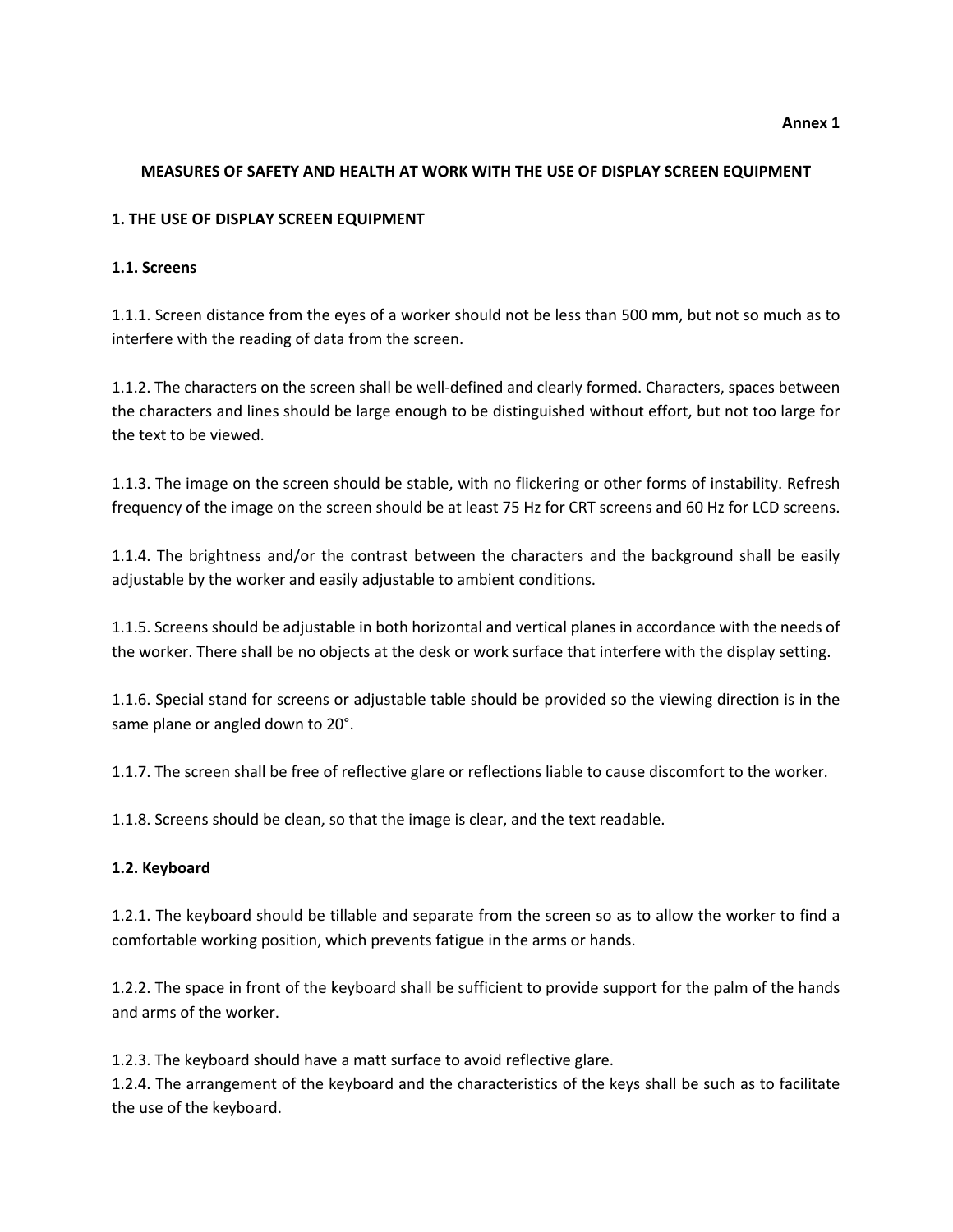1.2.5. The symbols on the keys should be adequately contrasted and legible from the design working position.

### **1.3. Work desk or work surface**

1.3.1. The work desk or work surface shall have a sufficiently large, low-reflectance surface and allow a flexible arrangement of the screen, keyboard, documents and related equipment.

1.3.2. The document holder shall be stable, adjustable and shall be positioned so as to minimize the need for uncomfortable head and eye movements.

### **1.4. Work chair**

1.4.1. The work chair shall be stable and allow the worker easy freedom of movement and a comfortable position.

1.4.2. The seat shall be adjustable in height.

1.4.3. The seat back should provide support for the entire back, adjustable in height and tilt.

1.4.4. A footrest should be provided to a worker who wants to use it. Footrest should be sufficiently high and stable, to allow comfortable position of the foot and leg tilt with no slippery surface.

#### **2. WORKPLACE AND WORKING ENVIRONMENT**

#### **2.1. Free space for a worker**

2.1.1. In the workplace, there should be sufficient free space for the worker to be allowed to change position and have freedom of movement.

# **2.2. Lighting**

2.2.1. Natural and/or artificial lighting should be at least 300 lux, and provide for the appropriate brightness and contrast between the screen and the background of the area, taking into account the type of work, worker's needs and demands of his vision.

2.2.2. Arrangement of the workplace and choice, as well as the positioning of artificial lighting should be implemented in a way that prevents reflection glare.

#### **2.3. Reflections and glare**